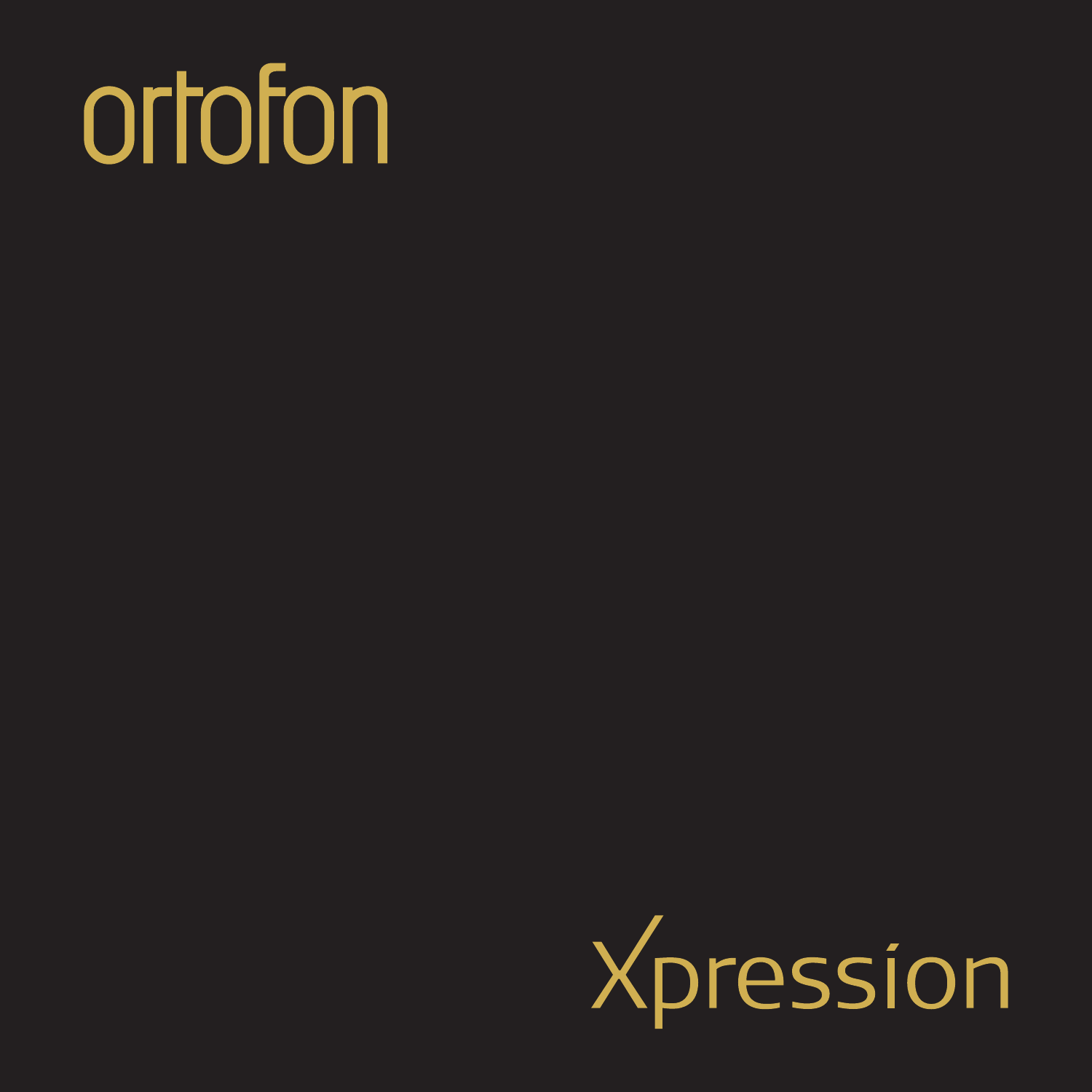# **Ortofon**

World leader in the cartridge industry



Ortofon has always been a leading company in the field of sound reproduction. Founded in Copenhagen in 1918, Ortofon started by creating technology which served as the basis for adding a soundtrack to the silent movies of the early 1920s. In 1948, the company developed the first moving coil cartridge, and since then Ortofon has developed and manufactured more than 300 different cartridges.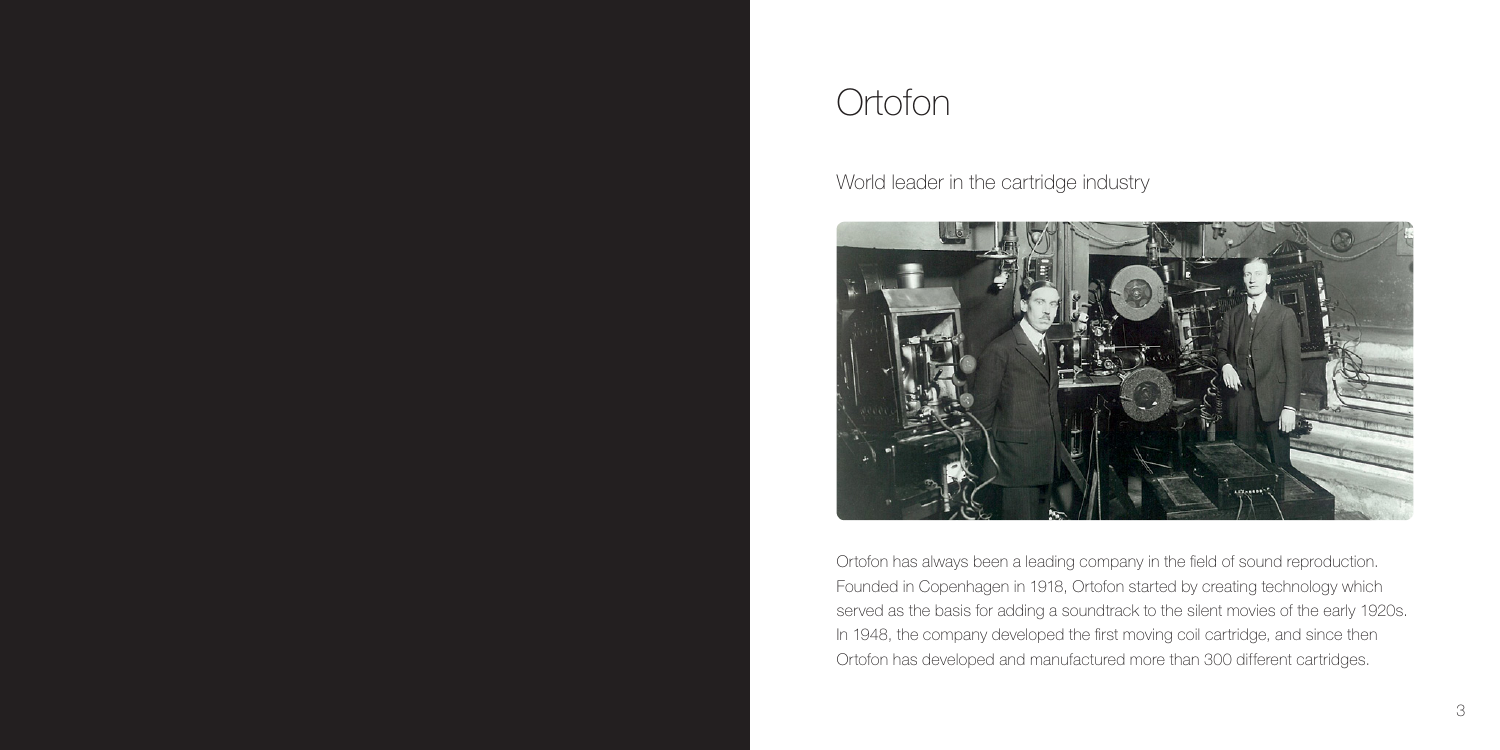Today Ortofon is the world leader in cartridges. This is the result of combining design with technology and the highest level of engineering in the audio industry.

Acoustics, materials technology and micro mechanics are key competences in Ortofon´s technological prowess. Ortofon has its research and manufacturing facilities in Denmark; the production of cartridges and components is carried out at the company's factory in Nakskov, Denmark.

Production is based on experienced workers with a high level of craftsmanship. This assures the high uniform quality of Ortofon products. The cartridges are sold worldwide through a network of more than 60 importers and sales subsidiaries in the USA and Japan. Ortofon is today recognized among consumers and industry professionals as a quality brand.

### Xpression

The Ortofon Xpression is a modern high-end cartridge with a standard headshell connector. This state of the art product combines Ortofon's cutting edge SLM materials technology, pioneered by the MC A90 and SPU 90<sup>th</sup> Anniversary products, along with applied research from the generator system introduced with the MC A90 and the MC Windfeld. Finally, the Xpression preserves Ortofon's signature design tradition.

The Xpression cartridge bridges the gap between SPU-type cartridges and High-End cartridges like the MC A90 and the MC Windfeld designed for headshell mounting. The result is a high-performance moving coil cartridge with the convenience of a standard headshell connector, which provides a simple and elegant method of directly connecting the generator and tonearm via the Xpression's one-piece body.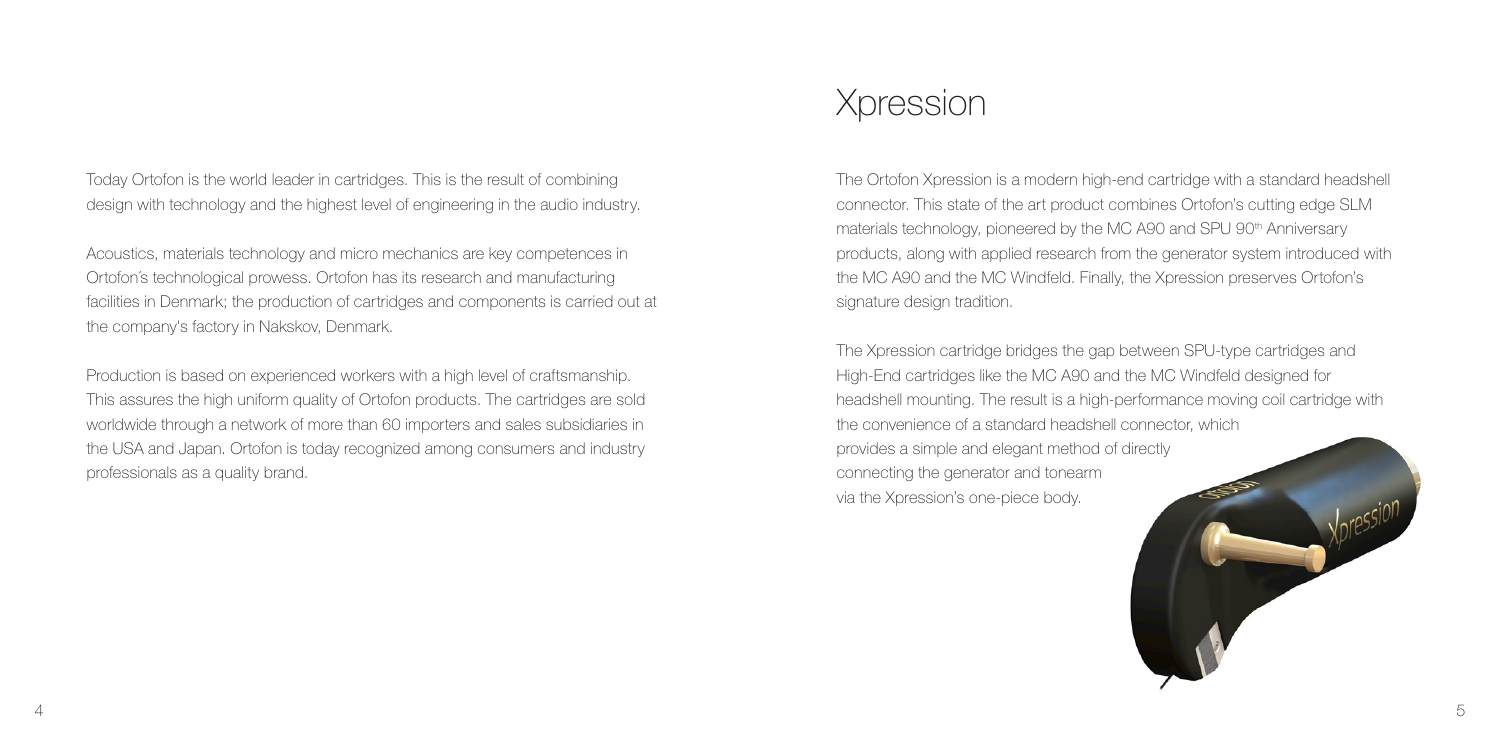

Since the cartridge length is identical to that of an SPU, the Xpression can easily be fitted onto these arms without additional concern for proper alignment. The cartridge height is also identical, making further VTA adjustments unnecessary. Additionally, the mass and compliance properties of the Xpression ensure that a proper match will be achieved with any SPU-compatible arm. Finally, the Xpression features a Boron Cantilever and Replicant 100 diamond, found also in the MC A90 and the MC Windfeld cartridges, providing more responsive and transparent sound reproduction.

# Magnet

#### Neodymium magnet with FSE

The magnet system is based on the designs used in such acclaimed cartridges as the MC Windfeld and the MC A90. It is based on an extremely strong, compact neodymium magnet, which makes the generator system both compact and lighter through its minimal dimensions.

Ortofon's Field Stabilizing Element, a small cylinder of conductive material strategically placed inside the magnet system, guarantees that the force field remains stable regardless of the movement of the armature. FSE improves the channel separation, while at the same time minimizing dynamic distortion and intermodulation. The result is the fantastic dynamics and even more elbow room between the musicians.

You simply experience more drama and greater breadth, height and depth in the sound scenario!

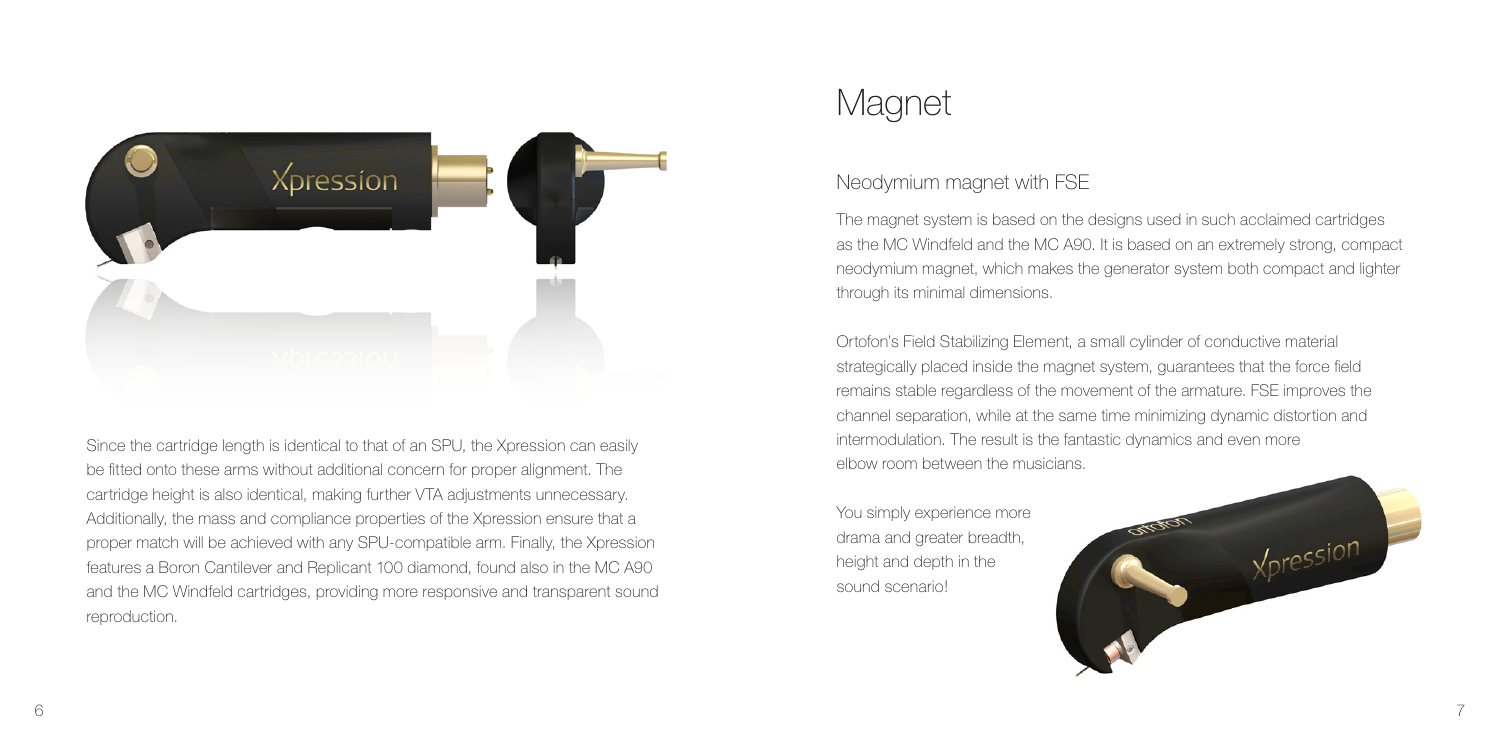# **Damping**

### WRD system

Adding to the list of important components is Ortofon's Wide Range Damping (WRD) system. In this system, a small, heavy platinum disc is sandwiched between two rubber absorbers, both with different properties. This ensures not only an exceptional tracking performance, but also creates a perfect damping through the entire frequency spectrum. Because of this, distortion and resonance are virtually eliminated entirely.

The WRD system, which was originally introduced in the MC 20 Mk II in 1979 and was also used in the MC A90, the MC Windfeld and many of Ortofon's other top tier cartridges, is one significant reason why the Xpression, while achieving the most linear frequency response and a high upper frequency limit, at the same time tracks a fantastic 90 μm at a vertical tracking **Xpression** force of 2.6 grams.



The final result provides absolute freedom from resonances existing in the cartridge body material and allows for the Xpression to be perfectly matched with an extremely wide array of different tonearms. Because of the nature of SLM-based construction, each cartridge body is cosmetically unique and will show small dimples or lines under close examination.

SLM manufacturing

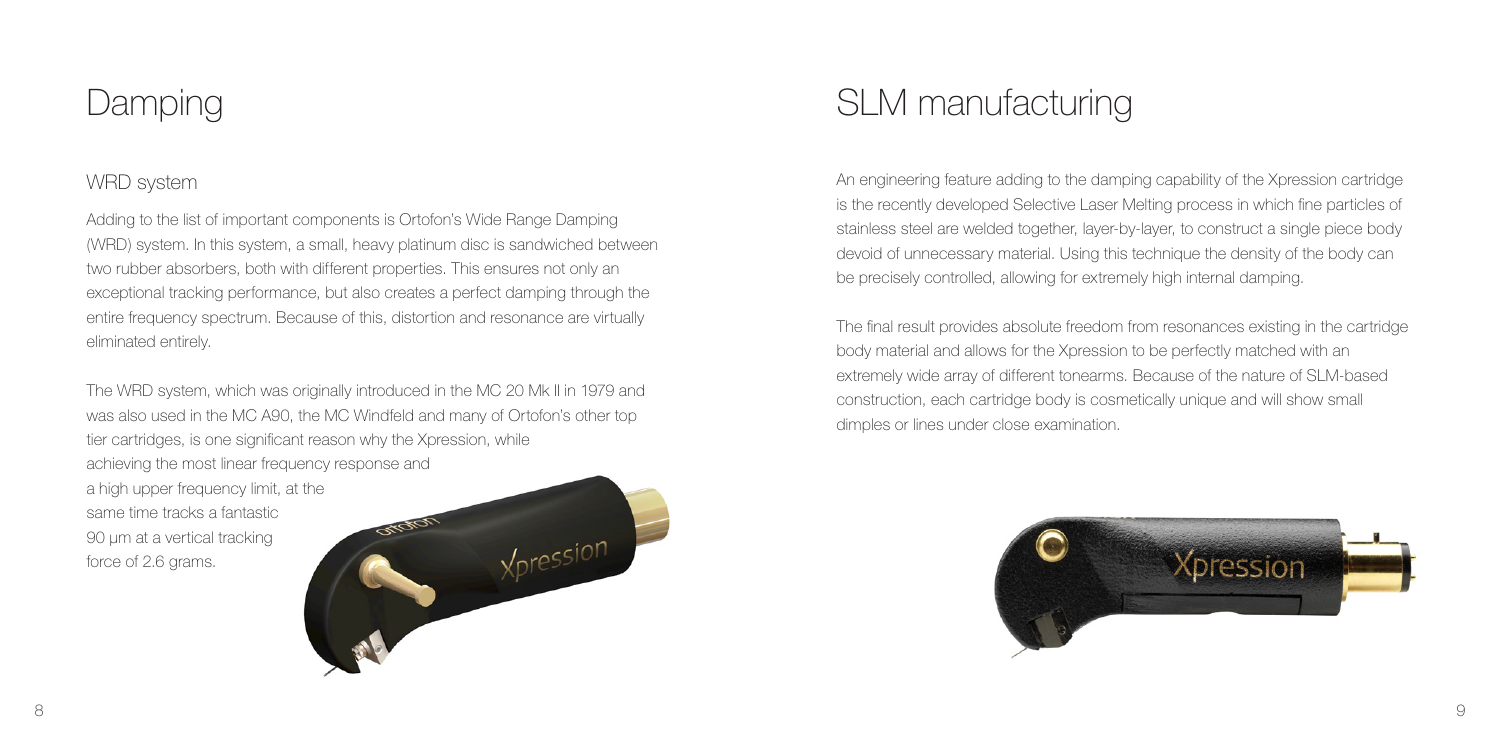### Diamond



#### The finest diamond in the world

Another precondition for linear reproduction with a wide frequency range and optimal tracking performance is a diamond - the shape of which is as close as possible to the original cutting needle. To achieve this, the Ortofon Xpression uses an ultra-fine and extra polished version of the unique Ortofon Replicant Stylus 100.

This diamond, which is already known from products such as the famous MC Windfeld and the MC A90 cartridges, is incredibly small and light, but has an extraordinarily large vertical contact surface despite its minimal radius of rounding. Correctly fitted at a vertical angle of 23 degrees, an Ortofon Replicant Stylus 100 will read the musical information in the grooves of a record with a greater degree of accuracy than any other kind of needle.

### **Material**

#### Extremely high end materials benefit new coil technology

Using expensive Aucurum coils of gold-plated, 6NX oxygen free copper allows for zero-loss transmission of the diamonds movements via its boron cantilever. This combination, which has also been employed for use in the MC A90 and the legendary MC Windfeld, combines low moving mass with an extremely high degree of rigidity.

The specially designed armature, created for the MC Windfeld and the MC A90, achieves an extreme precision in each coil turn in all layers. This enables the Xpression to obtain a higher degree of channel separation, while simultaneously offering lower distortion and better channel balance. A low output impedance of 4 ohm and a medium output voltage of 0.3 mV make the Ortofon Xpression a perfect partner for most step-up transformers as well as active MC pre-amps.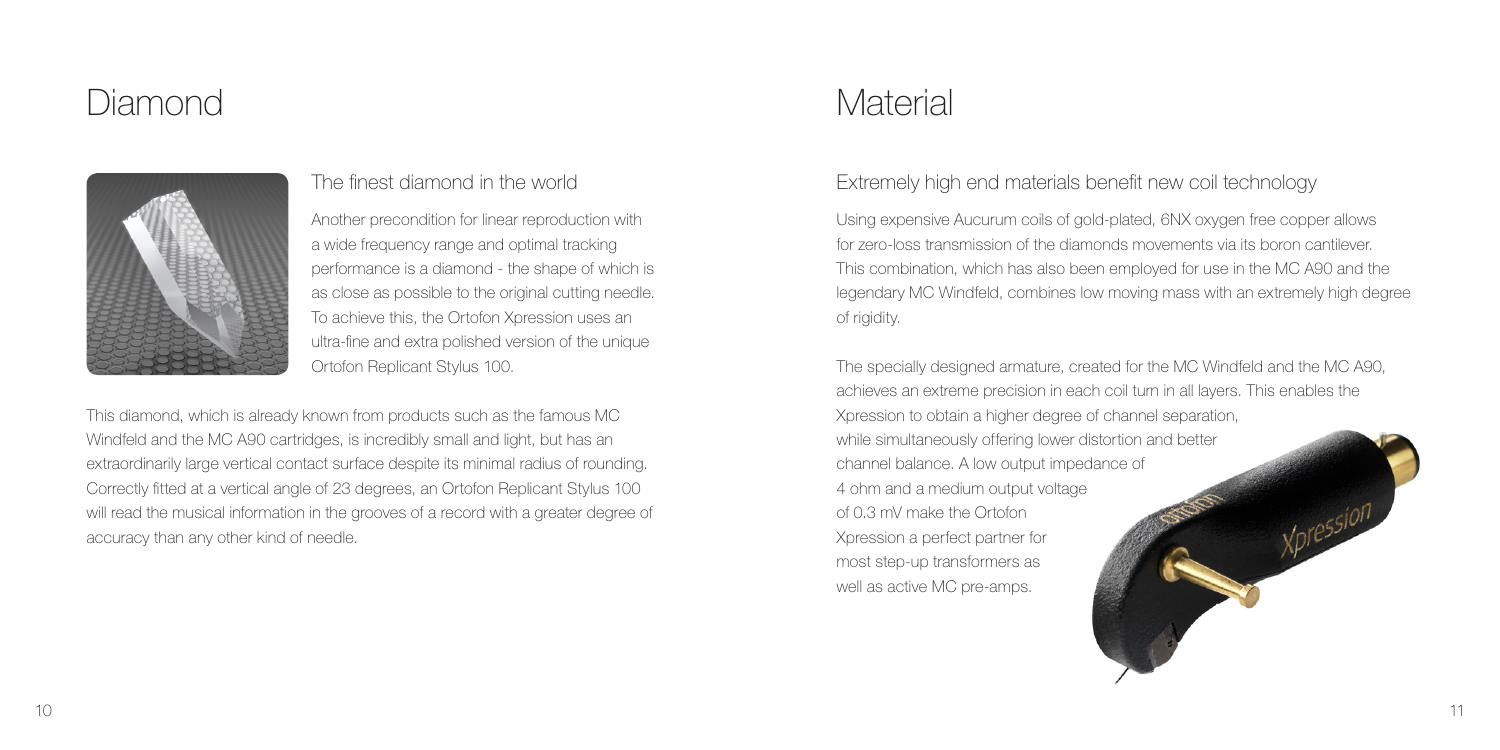# Design

The presentation of the Ortofon Xpression is a continuation of the new paradigm in engineering and manufacturing introduced by the MC A90. Because total freedom from resonance in the audible frequency range is a precondition for optimal sound quality, the design of the Xpression has been dictated by the complete elimination of unwanted resonance. Arguably the most exciting development in the Xpression is the introduction of our custom SLM manufacturing process.

By combining the utilization of this SLM process and our WRD system, we are confident that the perfect mechanical integration of this cartridge with your tonearm will result in a significant and breathtaking increase in dynamics, staging, resolution and richness. Also helping to achieve the Xpression's accuracy and sonic purity the ultrahigh purity silver is used for the internal wiring between generator and standard headshell connector. The Xpression, although derived from the materials and techniques employed with the A90 cartridge, finds a superb sonic balance between the literal precision of the A90 and the powerful dynamics and fluid body of its SPU predecessors.



Finally, the bottom cover has been constructed from a special proprietary TPE (Thermo-Plastic Elastomer) material, which provides extremely high damping. Also included is an easy-to-grab finger lift as well as a simple to use stylus guard.

When combined with Ortofon's world-class knowledge in analogue sound reproduction, the Xpression will undoubtedly provide sound which is literally unsurpassed and simply has to be experienced. Of course, aesthetically, the Xpression has a distinctive, elegant design which makes no compromises.

# Setup

### Antiskating

For the Xpression stylus type, just set normal antiskating, according to recommended tracking force.

### **Warning**

This phono cartridge is only for mounting on tonearms and must not be used for other purposes.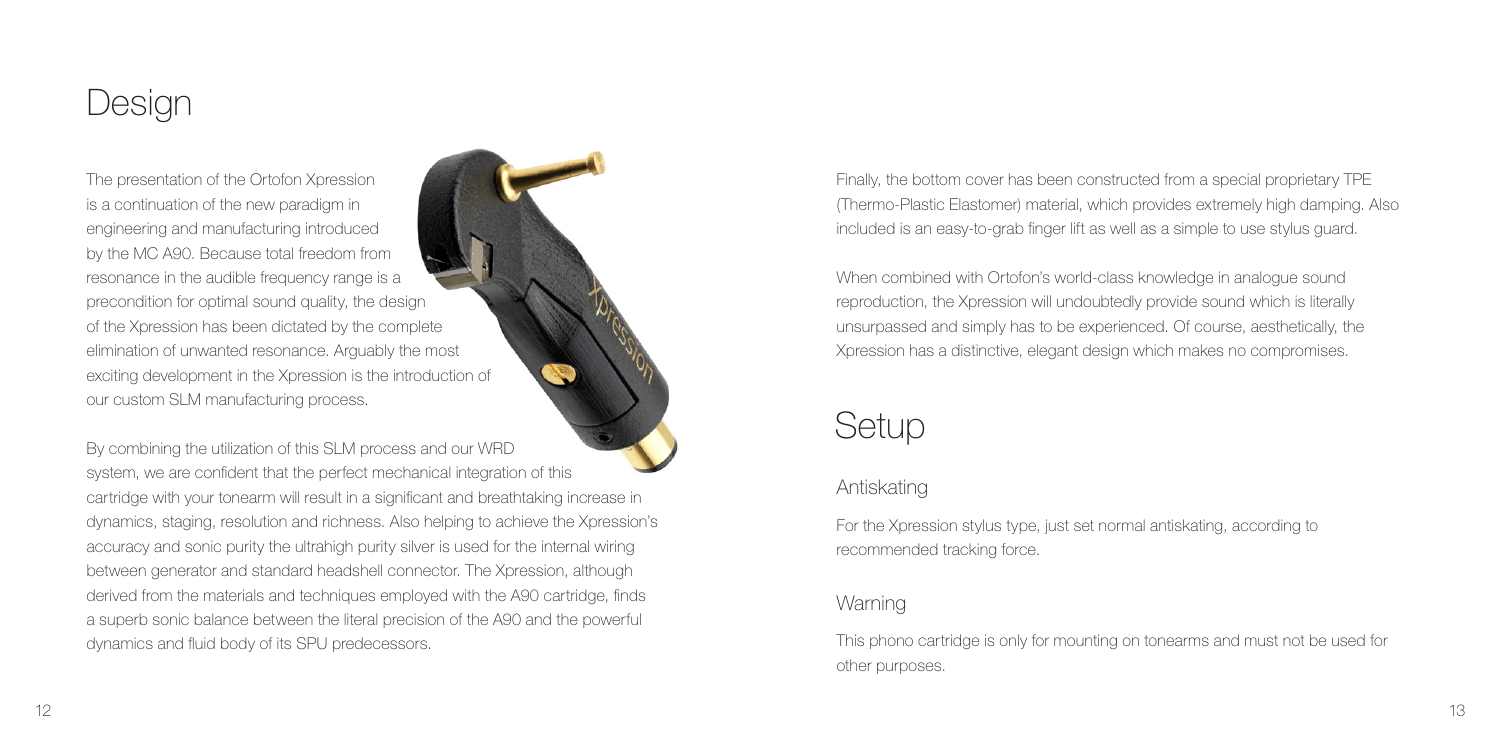### **Protection**

### Stylus Guard

The Xpression ships with a newly engineered stylus guard which is designed to be easily replaced and removed without risking contact to the fragile stylus assembly. The new stylus guard design offers a safe and effective functionality. To avoid accidental damage to the stylus or cantilever please mount the enclosed stylus guard onto the cartridge whenever the cartridge is not in use.



This also includes whenever the cartridge is being mounted or removed from the headshell. As illustrated by the drawing, the stylus guard is simple removed by taking hold of the sides using the thumb and forefinger, and pulling straight along the orientation of the cartridge. Affixing the stylus guard is of course accomplished by the reverse movement, but still using a straight movement as indicated by the guidelines.

A new stylus protection guard can be purchased on the Ortofon webshop www.ortofon-shop.com.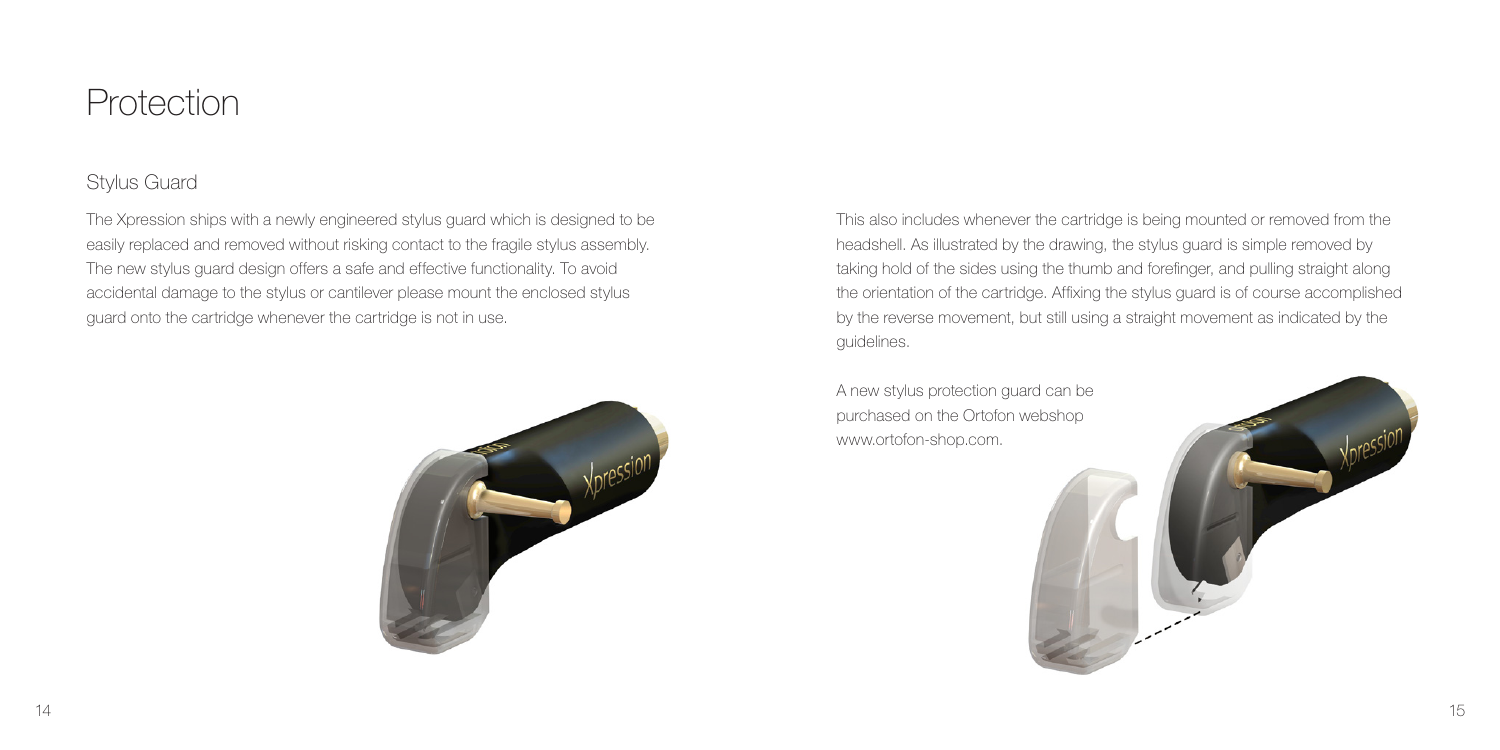### **Maintenance**

#### Stylus care

Ortofon does not recommend the use of solvents of any kind for cleaning of either record surface or stylus. If necessary, records may be washed in lukewarm demineralized water with a dash of sulphonic soap. Remove dust carefully from record surfaces by using a fine antistatic brush or cloth before every use. The use of solvents on the stylus and cantilever may damage stylus cement; interior parts of the cartridge can be affected seriously by the intrusion of solvents.

The Ortofon warranty will not be valid in cases where such treatment has caused malfunction. For cleaning the stylus, use the enclosed fiber brush a few times along the cantilever in the direction of the stylus, whenever you play a new record or change sides. This will take all normal dust and most of the slick release agent from new records.



### Cartridge break-in

Although the Xpression will provide top reproduction right out of the box, the cartridge may slightly change character during the first tens of hours of use. This is completely normal and you may, in fact, find that this adds further refinement to your listening experience.

#### Ortofon exchange service

Owing to the design of the Ortofon moving coil cartridge, the stylus is not part of a replaceable assembly and therefore Ortofon offers, through its dealers, an Exchange service, please contact your dealer if you need this service.

Ortofon also offers Special Repair service for the Xpression cartridge, please contact your local Ortofon Authorised dealer if you need this service.

Special Repair service is also available on the Ortofon webshop: www.ortofon-shop.com.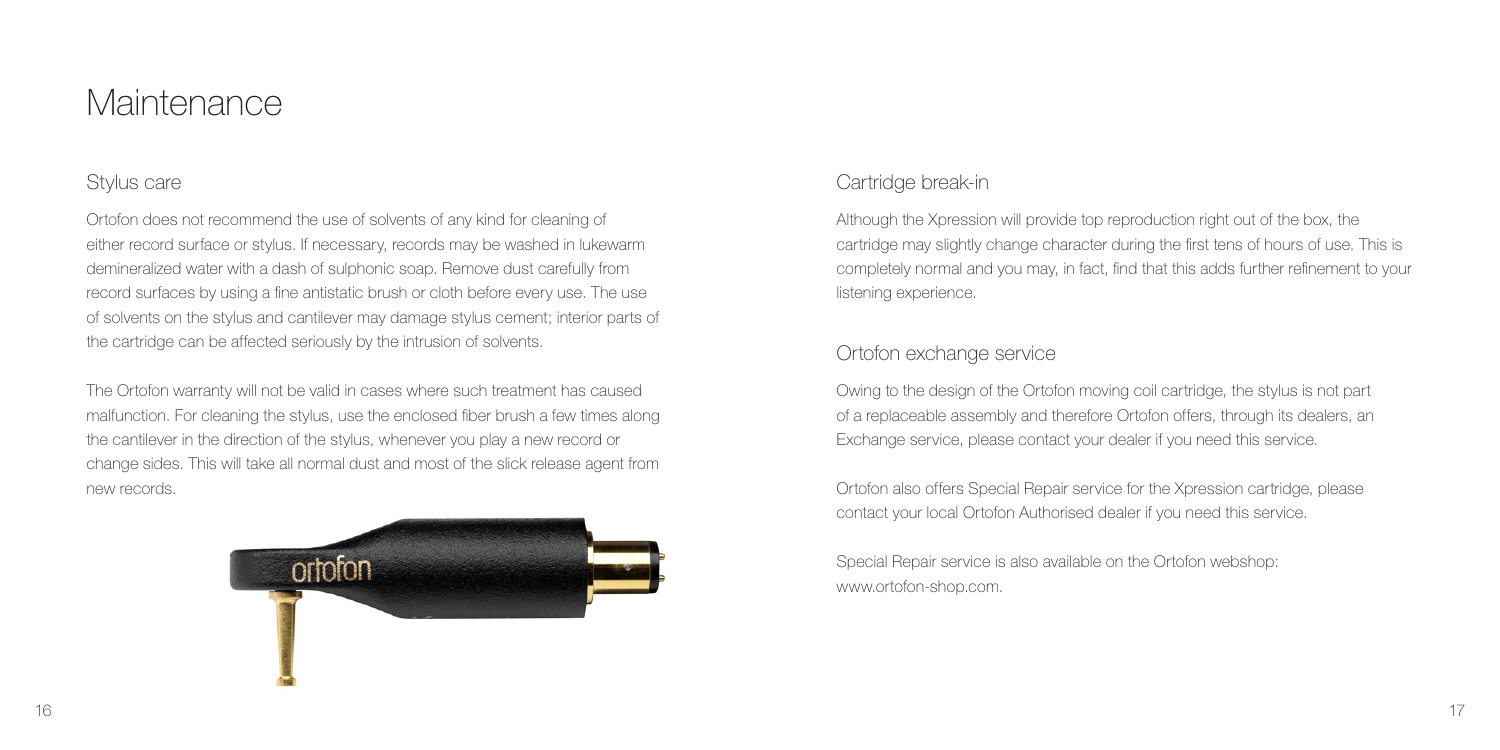# Xpression Technical Data

| <b>Technical Data</b>                                       | Xpression                                                          |
|-------------------------------------------------------------|--------------------------------------------------------------------|
| Output voltage at 1 kHz, 5 cm/sec.                          | $0.3$ mV                                                           |
| Channel balance at 1 kHz                                    | $< 0.2$ dB                                                         |
| Channel separation at 1 kHz                                 | $> 28$ dB                                                          |
| Channel separation at 15 kHz                                | $> 22$ dB                                                          |
| Frequency range at - 3 dB                                   | $10 - 60$ kHz                                                      |
| Frequency response                                          | 20 Hz - 20 kHz + 0.5 - 1.5 dB                                      |
| Tracking ability at 315 Hz<br>at recommended tracking force | 90 um                                                              |
| Compliance, dynamic, lateral                                | 11 µm/mN                                                           |
| Stylus type                                                 | Special polished Nude Ortofon Replicant 100<br>on Boron Cantilever |
| Stylus tip radius                                           | r/R 5/100 µm                                                       |
| Tracking force range                                        | $2.3 - 2.8$ g (23-28 mN)                                           |
| Tracking force, recommended                                 | 2.6 g (26 mN)                                                      |
| Tracking angle                                              | 23°                                                                |
| Internal impedance, DC resistance                           | 4 Ohm                                                              |
| Recommended load impedance                                  | $>10$ Ohm                                                          |
| Cartridge body material                                     | SLM Stainless Steel and Special<br>proprietary TPE-compound        |
| Cartridge colour                                            | Black                                                              |
| Cartridge weight                                            | 28 <sub>q</sub>                                                    |